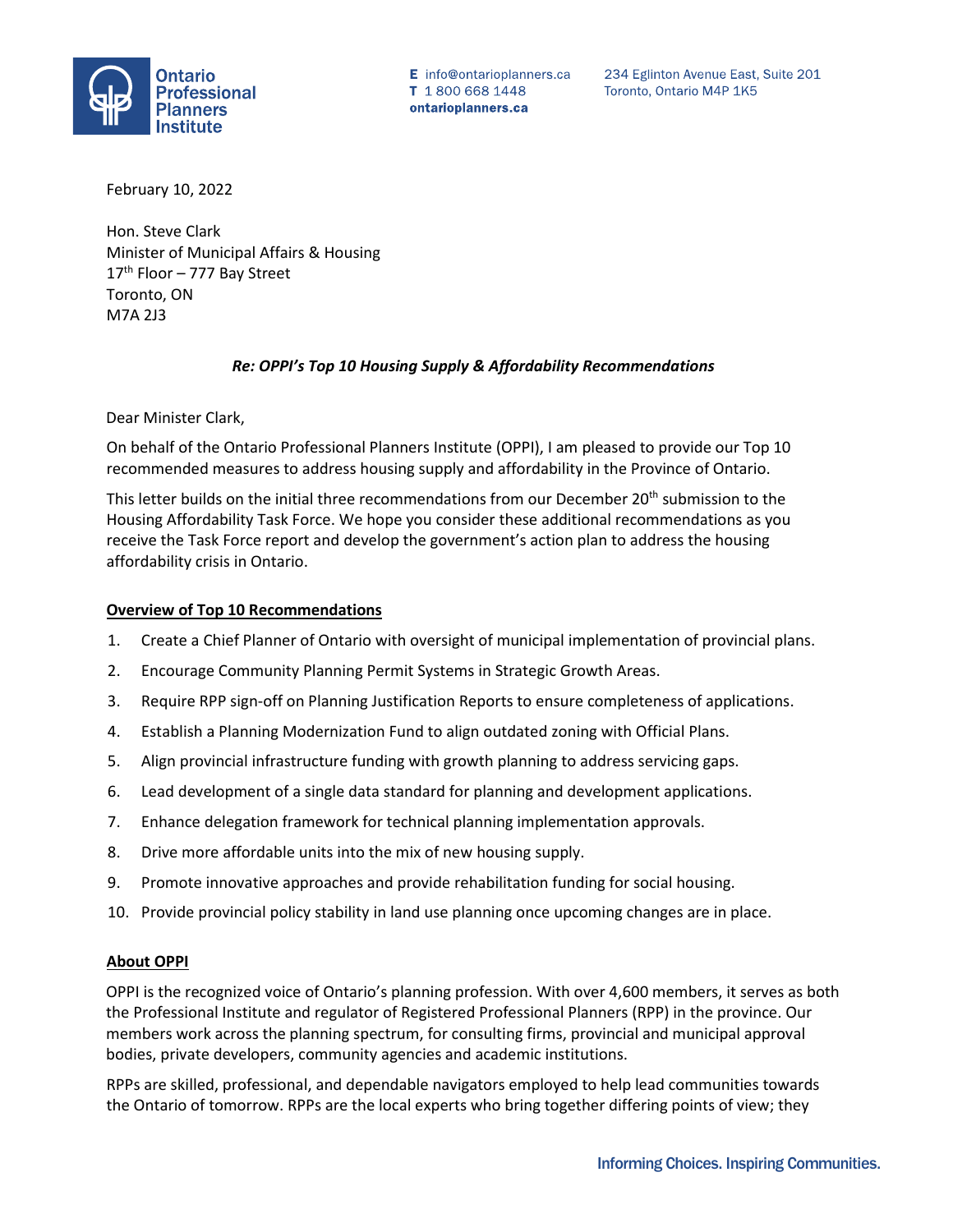

E info@ontarioplanners.ca T 1800 668 1448 ontarioplanners.ca

consult and develop recommendations that provide informed choices for decision-makers and elected officials. RPPs act in the public interest as professionals who work to improve the quality and livability of communities in Ontario today and for their sustainability long-term.

## **Introduction**

OPPI has worked with the government to advance measures to streamline the land use planning approvals process in the Province of Ontario. We recently collaborated with stakeholders across the municipal and development sector to seek changes to the *Planning Act* that enhance delegation of minor approvals. We thank Minister Clark for adopting these measures in Schedule 19 of Bill 13, *Supporting People and Businesses Act, 2021.*

Additional delegation will help, but it is not the panacea for the housing affordability crisis in Ontario. There is much more work to be done at all levels of government to create a comprehensive plan that adequately addresses this generational challenge.

Many barriers have been identified and solutions proposed by stakeholders in the past few months which we have read with interest. Some innovative and worthy concepts are emerging. OPPI will focus our recommendations on measures that directly relate to actions the provincial government can take regarding land use planning matters.

## **OPPI's Top 10 Recommendations**

- **1. Create an Office of the Chief Planner of Ontario (CPO) as an independent, non-partisan Office of the Legislative Assembly to provide oversight of municipal implementation of provincial land use plans and policies.** 
	- A recen[t report](https://www.auditor.on.ca/en/content/annualreports/arreports/en21/AR_LandUse_en21.pdf) by the Auditor General of Ontario found significant oversight, reporting and guidance challenges relating to municipal implementation of provincial land use plans and policies. Some of the key findings included:
		- o Minimal information is available on the outcomes of policies associated with the Growth Plan for the Greater Golden Horseshoe. The province has only once reported on municipal implementation progress since the Plan's inception.
		- o Many municipalities are falling short of targets in the Plan. Only four of the 25 Urban Growth Centres are on pace to meet their density targets by  $2031.<sup>1</sup>$
		- o Municipalities receive insufficient guidance on how to implement policies in provincial plans. In a survey of municipal planners, 70% of respondents said they lacked sufficient guidance or direction from provincial staff.<sup>2</sup>

<sup>1</sup> Office of the Auditor General of Ontario (December 2021), *Value-for-Money Audit: Land-Use Planning in the Greater Golden Horseshoe, p. 26.* 

<sup>2</sup> Office of the Auditor General of Ontario (December 2021), *Value-for-Money Audit: Land-Use Planning in the Greater Golden Horseshoe, p. 3.*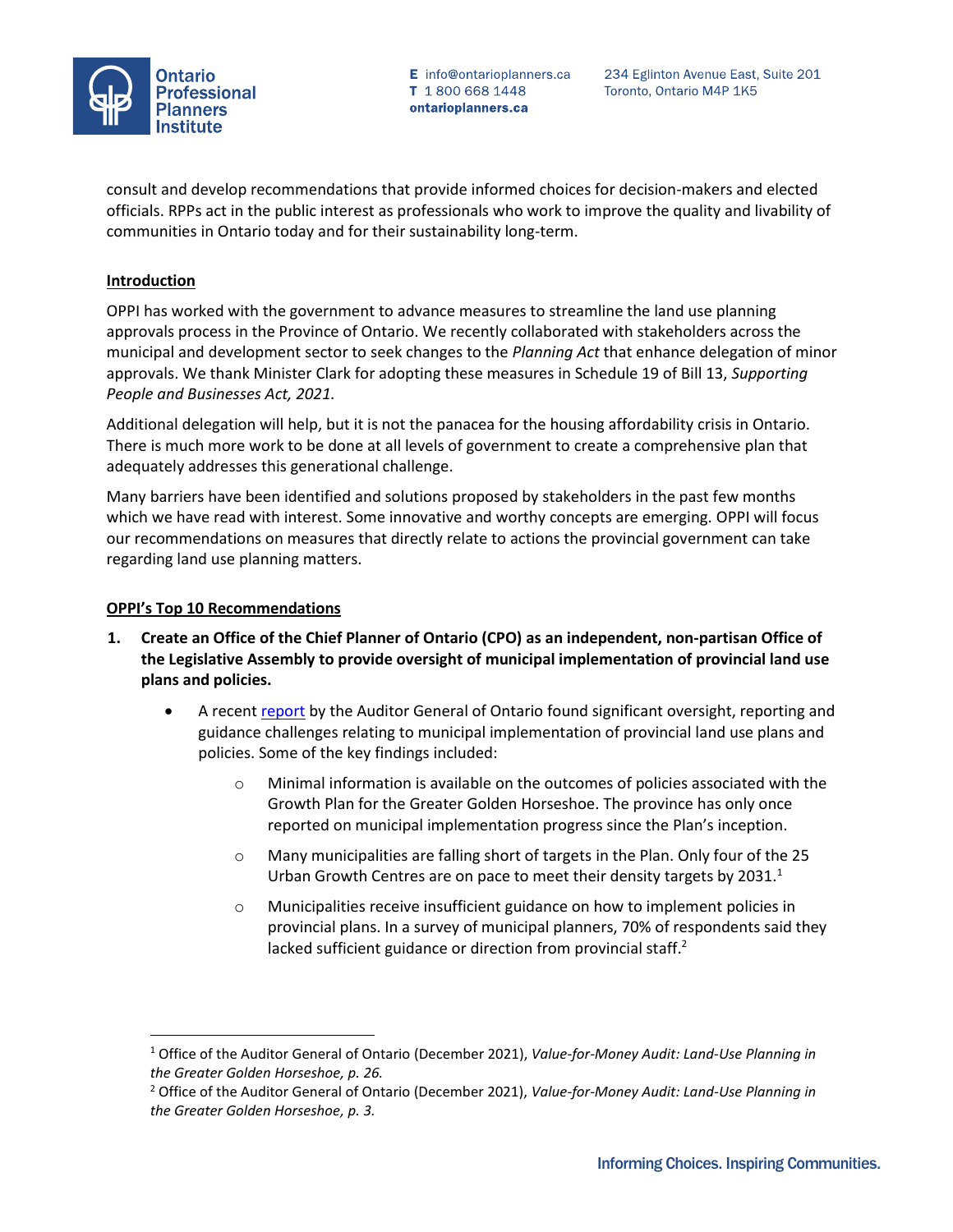

- The Chief Planner of Ontario (CPO) would serve to address these gaps by operating as an arm's length oversight and advisory function for municipal implementation of provincial planning policy.
- The CPO would publish an annual report on progress towards implementation of provincial land use plans and policies including growth targets. The report would include a macro assessment of the implementation landscape. It would also include a micro review of major municipalities to identify specific policies and/or targets that are lagging.
- The CPO would provide recommendations to municipalities that are misaligned with provincial plans and policies on a path to conformity.
- The CPO would also assist in resolving differences amongst Provincial Ministries on land use planning policies and plans at the municipal level.
- **2. Encourage Community Planning Permit Systems (CPPS) in Strategic Growth Areas by providing implementation funding to municipalities.**
	- A CPPS is an existing *Planning Act* tool that combines Zoning By-Law Amendment, Site Plan and Minor Variance into a single streamlined application and approval process. Once implemented the process can significantly speed up the approval process, but there has been limited uptake in Ontario.
	- **The Province should encourage use of a CPPS** in Strategic Growth Areas as set out in the Growth Plan for the Greater Golden Horseshoe (i.e., Urban Growth Centres, Major Transit Station Areas, intensification corridors).
	- As an incentive to drive uptake, the Province should provide full implementation funding to municipalities that choose to implement a CPPS through the proposed Planning Modernization Fund (further details below).
	- Provincial standards should be set for a CPPS that include alignment of height and density with the Official Plan.
- **3. Require Registered Professional Planner (RPP) sign-off on Planning Justification Reports to indicate completeness of application prior to submission by a proponent.**
	- Municipalities have consistently raised significant concerns with delays caused by poor quality and incomplete applications submitted by proponents.
	- Currently, proponents are required to prepare a Planning Justification Report for a major application including Official Plan Amendment, Zoning By-law Amendment, Draft Plan of Subdivision, and/or Site Plan under the *Planning Act*. This report provides necessary background, overview, and planning rationale for the submission.
	- To improve completeness of applications, **the Province should require Planning Justification Reports be signed off by a Registered Professional Planner (RPP)** prior to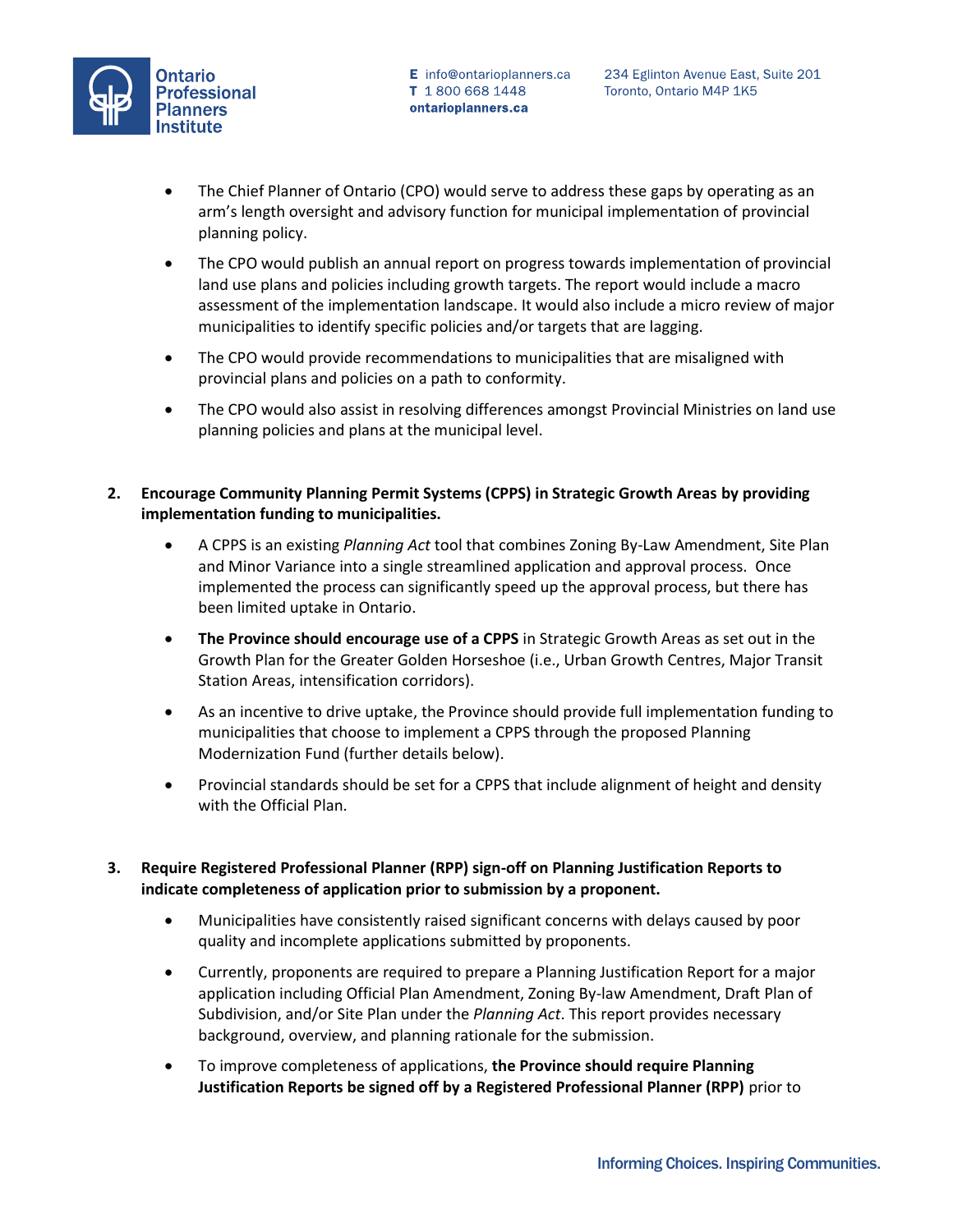

submission. The RPP would use professional judgement to attest to the completeness of the submission.

• An upfront rigorous review by an RPP would serve to reduce unnecessary time going back and forth between the proponent and municipality to address missing aspects of the submission.

## **4. Establish a Planning Modernization Fund to align outdated zoning with Official Plans.**

- Municipalities raise resourcing as the primary barrier to updating zoning after new Official Plans are approved. This "out-of-date" zoning necessitates Zoning By-Law Amendments which could add as many as 18 or more months to the approval process in some large municipalities.
- **The Province should create a Planning Modernization Fund** that provides grants to municipal planning departments to obtain sufficient resources to update zoning and/or implement a CPPS to conform with new Official Plans. This can be funded by allocating 1% of Land Transfer Tax revenue to the program on an ongoing basis to support municipal planning capacity.
- Funding for local planning by other orders of government is not a novel concept. Historically, the Government of Ontario has provided various planning grants including the Community Planning Service Grant (CPSG).
- Ontario recently announced a **Streamline Development Approval Fund** to accelerate processes for managing and approving housing applications. This fund could likely be used to update zoning or implement a CPPS. However, competitive demands on this fund would still necessitate a dedicated fund to ensure sufficient resources are allocated for these initiatives.

# **5. Align provincial infrastructure funding and financing programs with the Growth Plan for the Greater Golden Horseshoe to ensure provincial support is targeted towards essential servicing for new housing developments.**

- Servicing costs continue to be a significant impediment to making greenfield lands available for housing development as well as realizing intensification in areas of antiquated infrastructure. Limitations to municipal debt capacity pose challenges that often impede adequate and timely servicing.
- Without adequate resources for key infrastructure, streamlining zoning and the application process will have little impact on housing supply.
- The Province should review all existing municipal infrastructure funding and financing programs and seek to **prioritize support towards gaps in servicing for new housing developments**. This, in effect, would align existing water, wastewater and other provincial funding for municipal infrastructure with growth planning.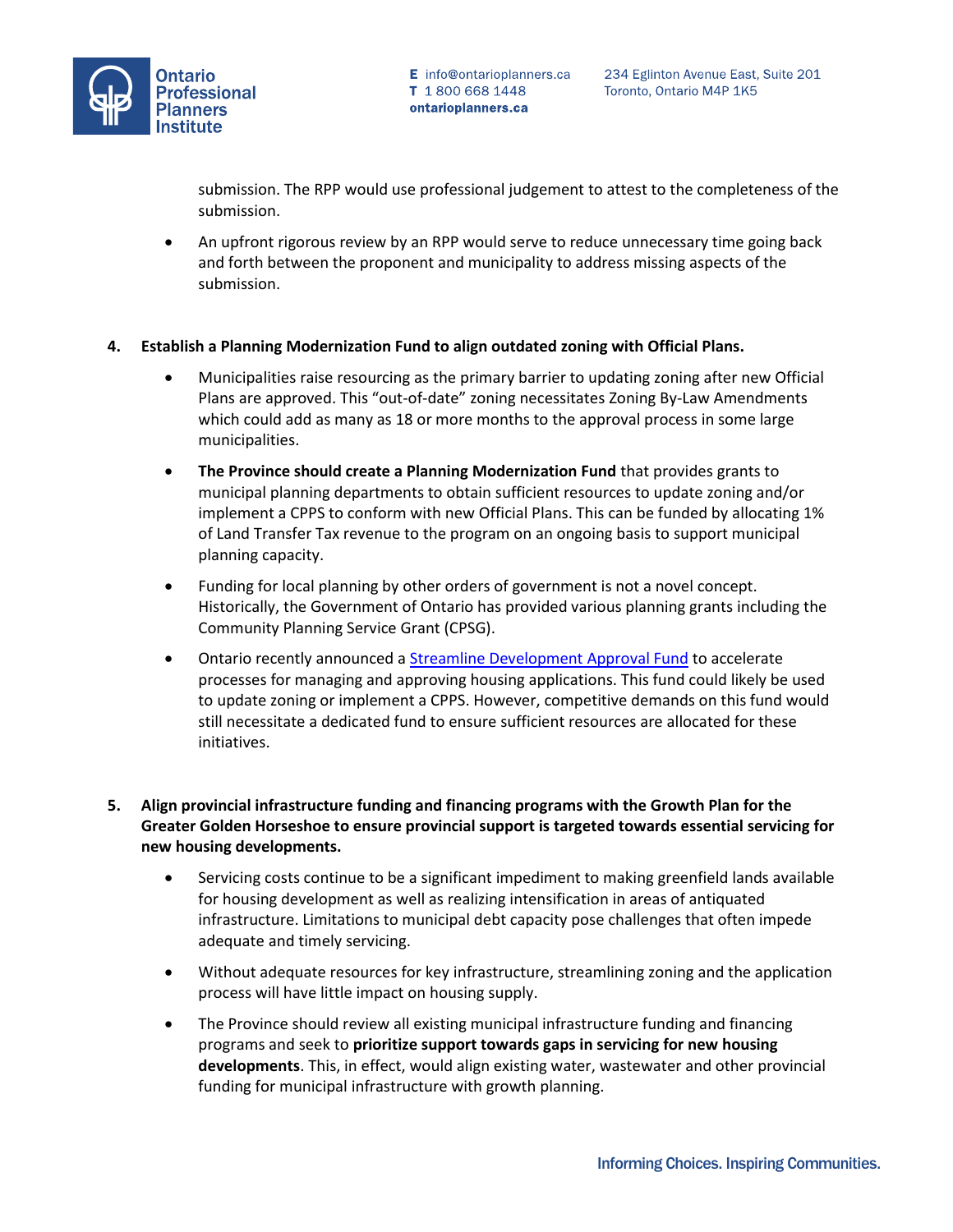

- In addition, the Province should also review Ontario's Long-Term Infrastructure Plan (LTIP) and align investments in provincially-owned assets such as schools, hospitals, and transit to municipal growth plans.
- Private-public partnership to ensure access to reliable broadband should also be explored to ensure new housing development has appropriate connectivity in the new age of telecommuting.

## **6. Lead the development of a single data standard for planning and development applications in collaboration with municipalities and industry.**

- Some municipalities have moved towards e-permitting; however, platforms are siloed, fragmented, and do not take into consideration the multiple government agencies that may need to be consulted.
- There are no clear and consistent data standards or guidelines across these various commenting and approval agencies. The outcome is a complex array of multi-layered processes that add time and cost to the approval of housing projects.
- **The Province should lead a data standardization initiative** in partnership with relevant stakeholders. Approaches could include supporting existing initiatives or conducting a joint procurement with the Association of Municipalities of Ontario (AMO). Key principles should include avoiding vendor lock-in and open standards.
- This can build on recent successes in the building permit space where AMO collaborated with the Municipal Property Assessment Corporation (MPAC), a provincial agency, to procure Cloudpermit as an approved e-permitting platform for building permits in Ontario.

### **7. Enhance delegation framework for technical planning implementation approvals.**

- The Province recently expanded the ability of municipal councils to delegate minor planning approvals. However, **the Province should go further and provide heads of planning departments with the authority to approve certain minor applications**. These delegated approvals could "bump up" to Council at its discretion.
- This would speed up the approval process by authorizing expert planning staff to review and approve technical implementation aspects of housing projects instead of waiting for Council meetings and agenda time.
- Delegation by elected Councils is a proven method to reduce approval timelines. A recent survey, conducted by OPPI, found that where delegations were in place, 63% of heads of planning departments reported a reduction in development approval timeline of 2-3 months and 11% reported a reduction of 4-5 months.
- The initial list of technical approvals that should be at the discretion of heads of planning departments include Draft Plan of Subdivisions, Site Plan, Lifting of Holding Provisions and Part Lot Control, Consents within the Built-Up Area, and Validation Certificates.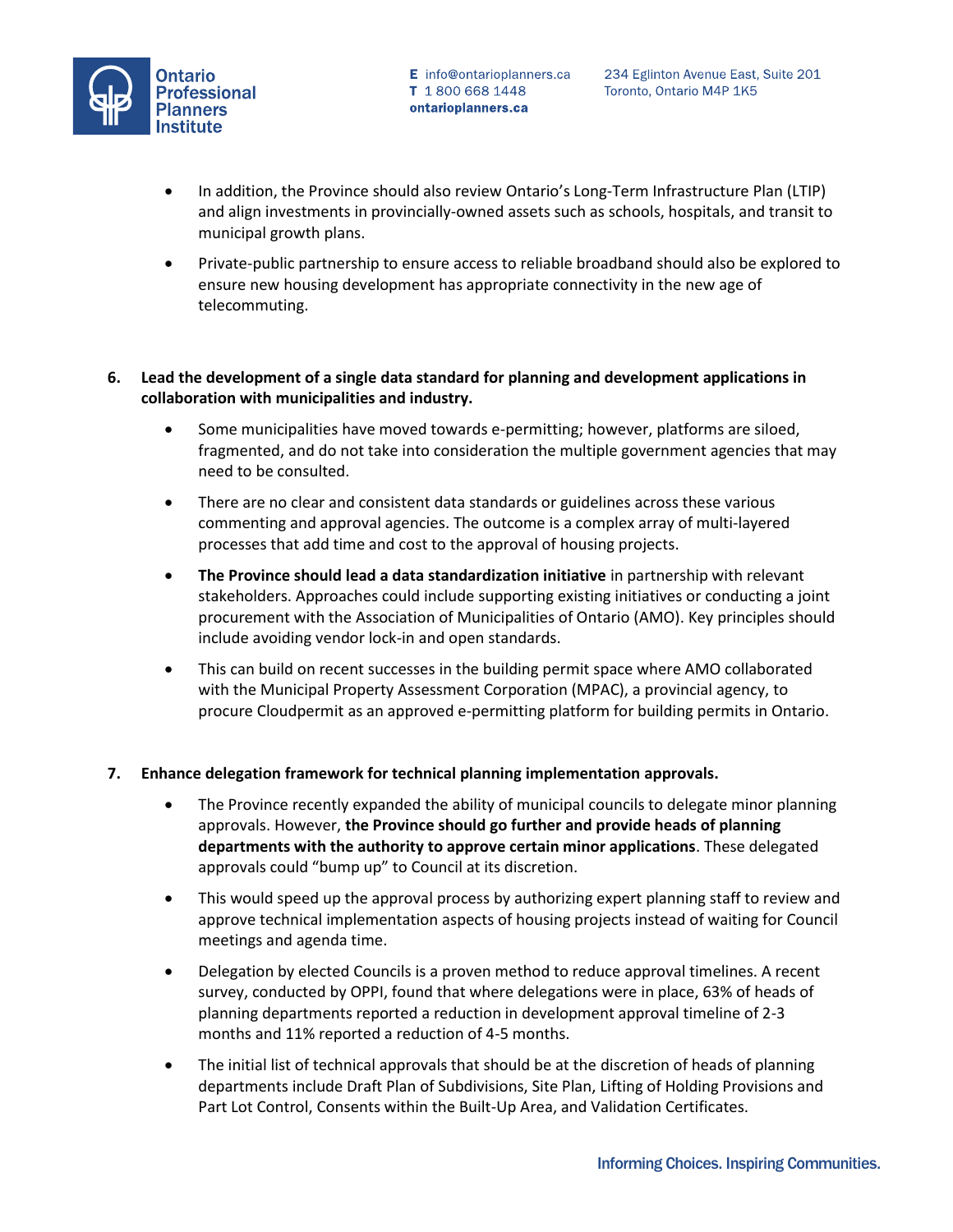

### **8. Drive more affordable units into the mix of new housing supply.**

- A comprehensive housing strategy should include a suite of policies that **create incentives for affordable housing units** within the mix of new supply. These could include:
	- o An as-of-right framework developed in partnership with the municipal sector to unlock affordable infill development on existing apartment sites.
	- o Allowing municipalities to provide density bonusing in exchange for affordability requirements, including as part of inclusionary zoning by-laws.
	- o Requirement for municipalities to have a separate queue for processing affordable housing applications to expedite approval.
	- o Financial incentives such as provincial rebates for Development Charges and HST for affordable housing projects.
	- The approach should also **drive specific design features within new affordable housing units**, including:
		- o An appropriate mix of unit sizes that align with the nature of households, and in locations with access to local transit options.
		- o Net zero heating and cooling, environmentally friendly elements, and higher quality materials.
	- Private-public partnerships could be pursued to achieve some of these objectives.

## **9. Promote innovative approaches and provide capital funding for rehabilitation of existing social housing stock.**

- Municipalities continue to struggle with maintaining existing social housing stock in a stateof-good repair. There are stories of social housing units being decommissioned due to health and safety concerns at a time when we face significant shortages and long waitlists.
- **The Province should create a Social Housing Centre of Excellence** aimed at developing and sharing innovative solutions to address the deferred maintenance crisis in Ontario's existing social housing stock.
- The Centre can share best practices and provide templates and training on successful approaches, such as ones used in the Regent Park, Lawrence Heights, or Alexandra Park Revitalization projects.
- **The Province should also provide dedicated and ongoing rehabilitation funding to social housing providers.** One approach could be to dedicate 25% of Land Transfer Tax revenue towards the initiative.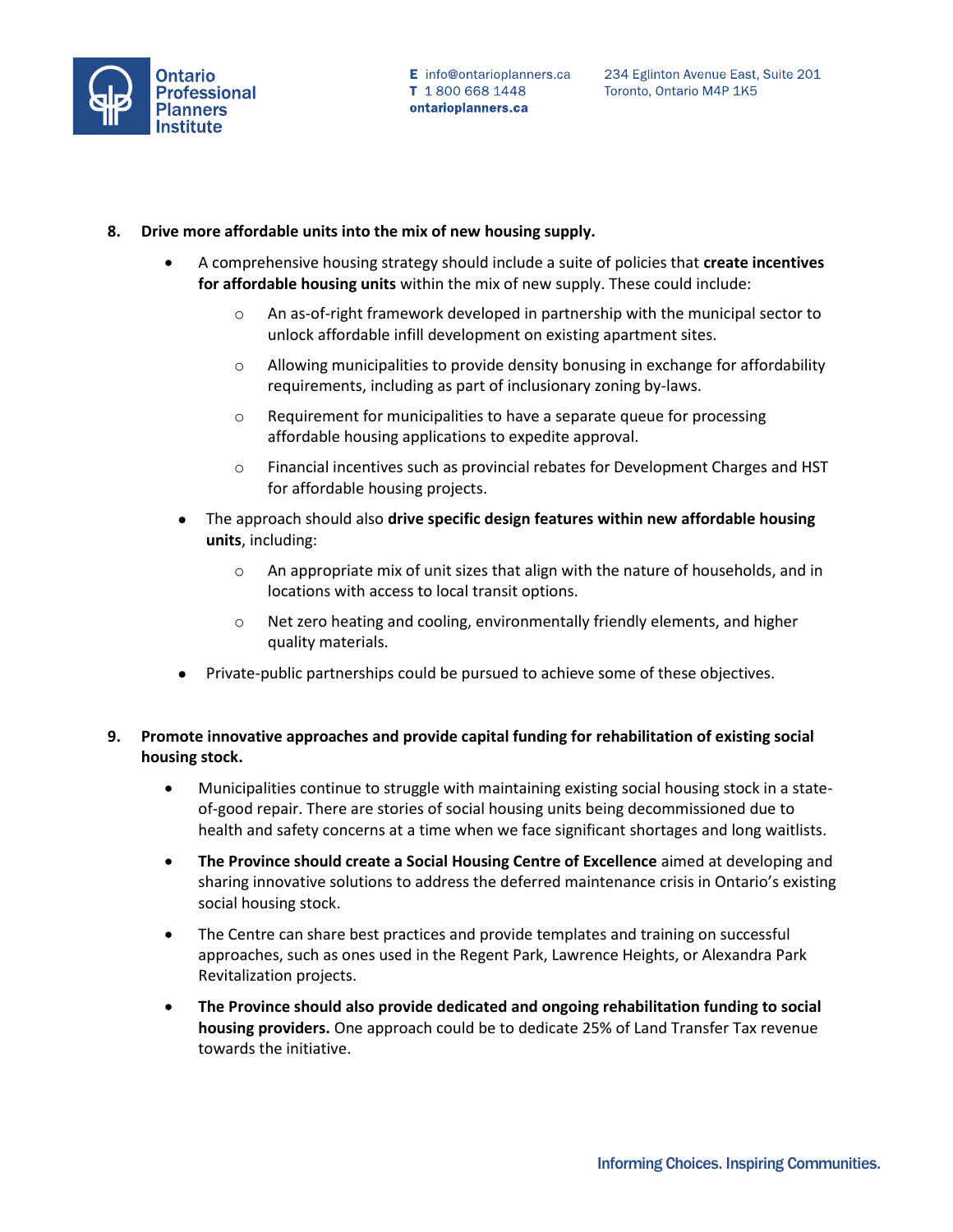

#### **10. Provide provincial policy stability in land use planning once upcoming changes are in place.**

- Frequent provincial reviews and changes to plans and policies serve as a barrier to new housing development. Municipal capacity to adapt often lags changes to provincial plans.
- For example, the Province amended the Growth Plan for the Greater Golden Horseshoe in 2017 and provided municipalities five years to come into conformity. However, the Province made further amendments in 2019 and then again in 2020 before municipalities had a chance to conform to the previous changes. This further delayed the process as many municipalities had to redo studies and planning work.
- The Auditor General of Ontario noted in her December 2021 report that, *"numerous changes in policies have created instability in the land use planning process".*
- Once the upcoming round of policy changes are in place, **the Province should provide a period of policy stability to allow municipalities to adapt to the new regime.**

In implementation of upcoming policy changes, the Province should apply an equity lens to ensure actions include solutions that address the inequities in accessing housing that Black, Indigenous, and People of Colour (BIPOC) face.

#### **Conclusion**

Many challenges have led to Ontario's current housing affordability crisis. Some of these go beyond the land use planning policy framework and could be driven by a low interest rate environment, speculative demand, labour shortages and other factors.

Within the land use planning policy regime, there are many potential changes to plans and policies that could help accelerate housing supply, however our submission was intended to focus on our Top 10 recommendations.

As we look ahead to government consideration of recommendations by the Housing Affordability Task Force and other stakeholders, OPPI would value an opportunity to provide ongoing advice to the Ministry as it seeks to implement changes to address Ontario's housing affordability crisis. We kindly request a role in any implementation advisory tables setup by the Ministry on housing and other planning issues.

If you and/or Ministry staff have any questions on our proposed measures, please feel free to contact Susan Wiggins at (647) 326-2328 or by email a[t s.wiggins@ontarioplanners.ca.](mailto:s.wiggins@ontarioplanners.ca)

Sincerely,

Paul Lowes, M.E.S., MCIP, RPP THE SUSAN Wiggins, CAE, Hon IDC President **Executive Director Executive Director** 

Ontario Professional Planners Institute Ontario Professional Planners Institute